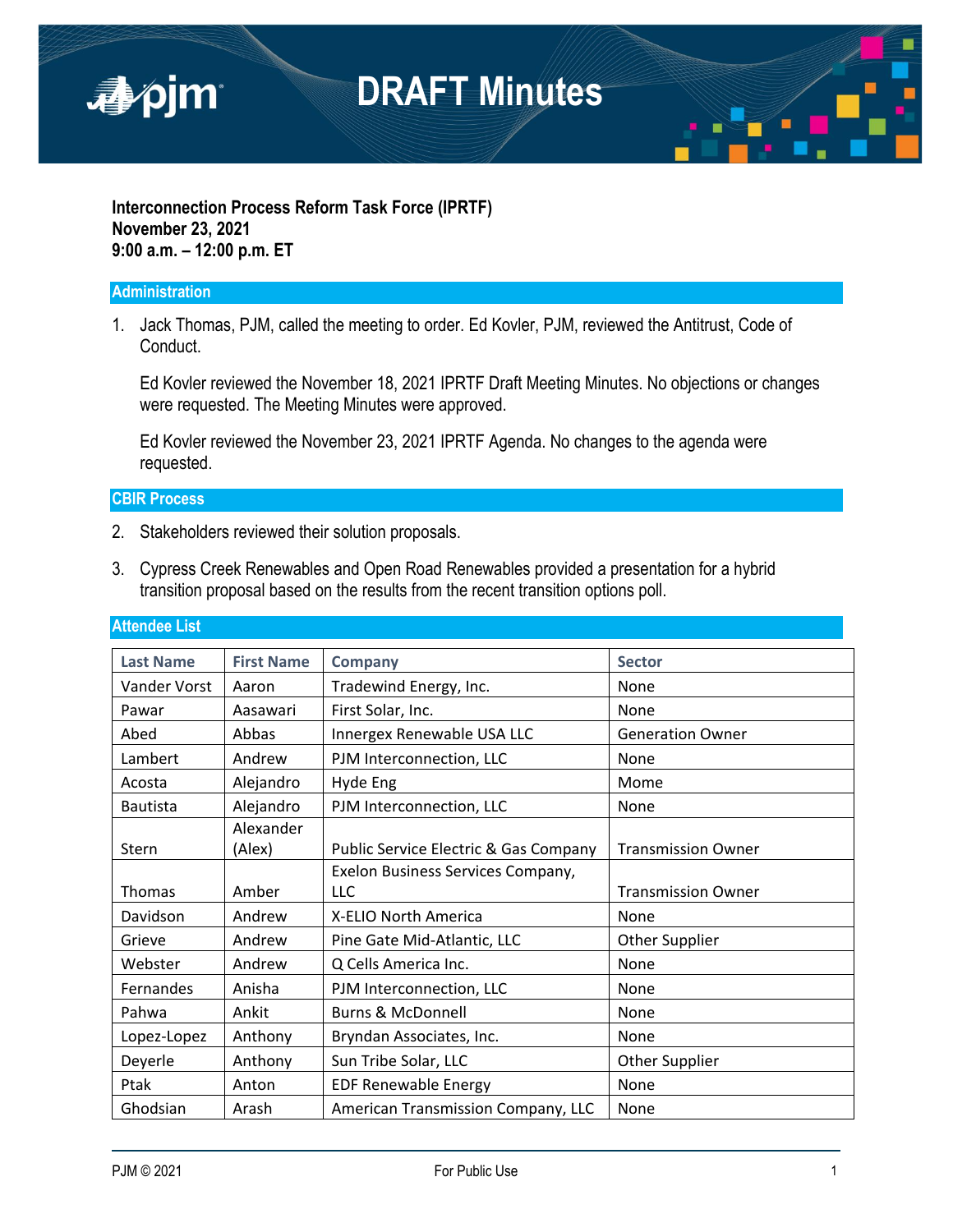

| Wolfe              | Art            | PJM Interconnection, LLC                         | None                      |
|--------------------|----------------|--------------------------------------------------|---------------------------|
| Panegal            | Ash            | Apex Clean Energy                                | None                      |
| Fung               | <b>Betty</b>   | <b>Recurrent Energy</b>                          | None                      |
| <b>King</b>        | <b>Blake</b>   | <b>RES Group</b>                                 | None                      |
| Young              | <b>Brandon</b> | <b>Public Service Electric &amp; Gas Company</b> | <b>Transmission Owner</b> |
| White              | <b>Brett</b>   | Other                                            | None                      |
|                    |                | <b>AEP Appalachian Transmission</b>              |                           |
| Ondayko            | <b>Brock</b>   | Company, Inc.                                    | <b>Transmission Owner</b> |
| Landa              | <b>Bulmaro</b> | Algonquin Energy Services, Inc.                  | <b>Generation Owner</b>   |
| Crawford           | Byron          | Amazon Energy LLC                                | <b>Other Supplier</b>     |
|                    |                | Lightsource Renewable Energy                     |                           |
| Gaddes             | Caleb          | Development, LLC                                 | <b>Other Supplier</b>     |
| Johnson            | Carl           | Customized Energy Solutions, Ltd.*               | None                      |
| West               | Chris          | <b>East Light Partners</b>                       | None                      |
| Kidwell            | Christopher    | Duke Energy Business Services LLC                | <b>Transmission Owner</b> |
| <b>Richards Jr</b> | Cleveland      | Price Waterhouse Cooper                          | None                      |
| Henessee           | Cody           | <b>Bridge Link Investments</b>                   | None                      |
| Kilday             | Connor         | Hyde Eng                                         | None                      |
| Tashakkori         | Cyrus          | Open Road Renewables, LLC                        | None                      |
| Azzam              | Dave           | <b>Meridian Energy</b>                           | None                      |
| Johnston           | David          | Indiana Utility Regulatory Commission            | None                      |
| Anders             | David          | PJM Interconnection, LLC                         | None                      |
|                    |                | <b>Market Interconnection Consulting</b>         |                           |
| Hastings           | David          | Services (MICS)                                  | None                      |
|                    |                | <b>AEP Appalachian Transmission</b>              |                           |
| Murphy             | Deborah        | Company, Inc.                                    | <b>Transmission Owner</b> |
| Peacey             | Denelle        | TransAlta Energy Marketing (U.S.) Inc.           | <b>Other Supplier</b>     |
|                    |                | The Federal Energy Regulatory                    |                           |
| Hough              | Dennis         | Commission                                       | None                      |
| Sunderman          | Derek          | Tradewind Energy, Inc.                           | None                      |
| Gupta              | Dhruv          | Electric Power Engineers, Inc.                   | None                      |
| Robichaud          | Donna          | Geenex Solar LLC                                 | <b>Other Supplier</b>     |
| Dale               | Douglas        | PECO Energy Company                              | <b>Transmission Owner</b> |
| Seeley             | Dylan          | PJM Interconnection, LLC                         | None                      |
| Kovler             | Ed             | PJM Interconnection, LLC                         | None                      |
|                    | Edmund         |                                                  |                           |
| Franks             | (Ed)           | PJM Interconnection, LLC                         | None                      |
| Turner             | Eli            | Sun Tribe Solar, LLC                             | Other Supplier            |
| Nix                | Emma           | Gable and Associates                             | None                      |
| Hanser             | Erik           | Michigan Public Service Commission               | None                      |

п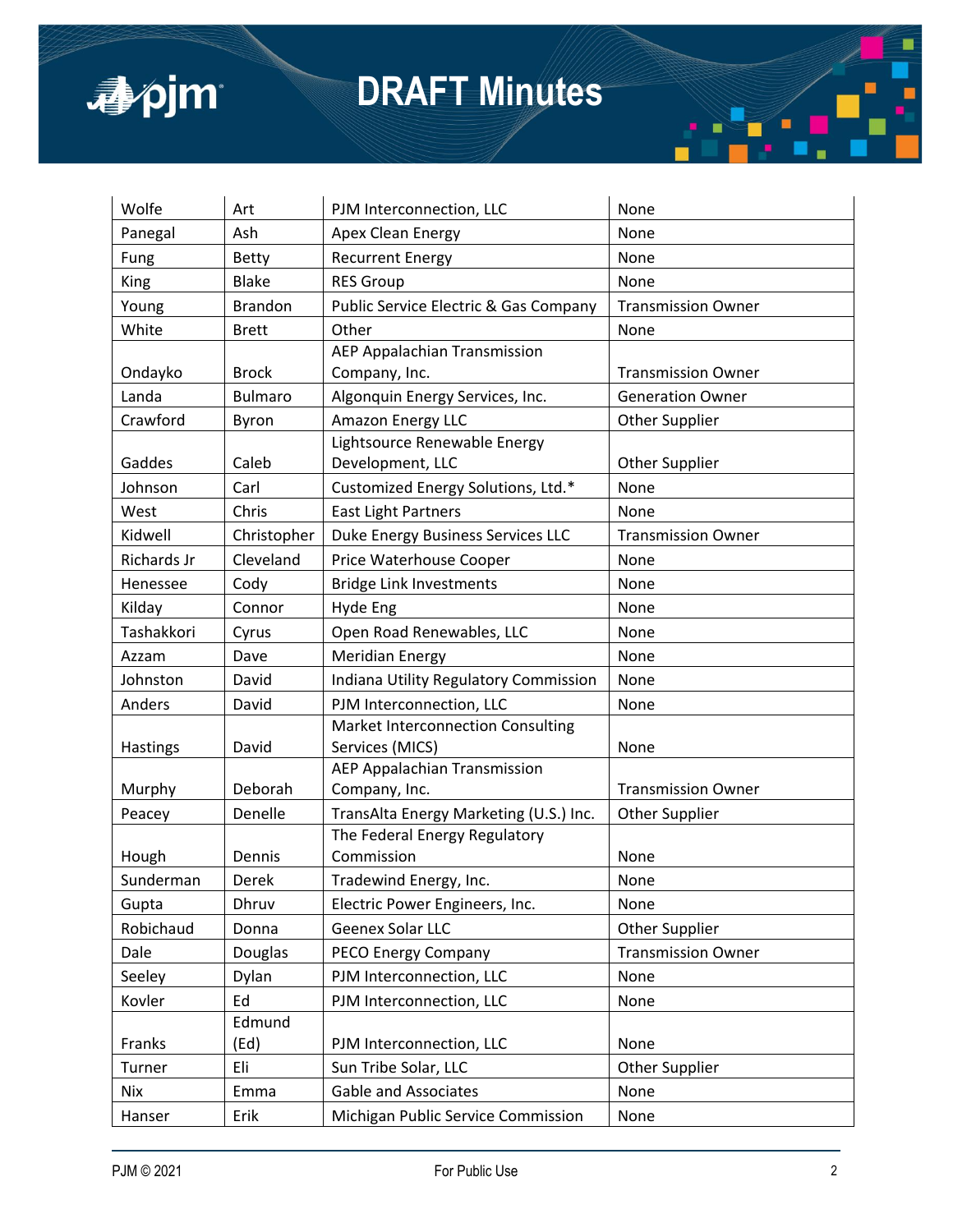

| Hudis           | Gabriella | Jersey Green Energy LLC                  | Other Supplier              |
|-----------------|-----------|------------------------------------------|-----------------------------|
| Gunn            | Garan     | Public Service Electric & Gas Company    | <b>Transmission Owner</b>   |
| Mehta           | Gaurav    | Enel Trading North America, LLC          | Other Supplier              |
| Hull            | Gerit     | American Municipal Power, Inc.           | <b>Electric Distributor</b> |
| Jardot          | Gina      | <b>Essential Power Rock Springs, LLC</b> | <b>Generation Owner</b>     |
| Carmean         | Gregory   | OPSI                                     | None                        |
| Filomena        | Guy       | Customized Energy Solutions, Ltd.*       | None                        |
| Sharpe          | lan       | Leeward Renewable Energy, LLC            | None                        |
| Thomas          | Jack      | PJM Interconnection, LLC                 | None                        |
| Jake            | Neumann   | Other                                    | None                        |
| Okenfuss        | James     | Savion, LLC                              | None                        |
| Kent            | Janessa   | Duquesne Light Company                   | <b>Transmission Owner</b>   |
| Connell         | Jason     | PJM Interconnection, LLC                 | None                        |
| Edwards         | Jason     | DM3 SPC                                  | None                        |
| Hathcock        | Jason     | Strata Solar                             | None                        |
| Watson          | Jeanine   | PJM Interconnection, LLC                 | None                        |
|                 | Jeffrey   |                                          |                             |
| Gray            | (Jeff)    | Gray LLC                                 | None                        |
| Hudson          | Jeff      | Urban Grid Solar Projects, LLC           | <b>Other Supplier</b>       |
| Potter          | Jeff      | Renewable Energy International LLC       | None                        |
| Whitehead       | Jeffrey   | <b>GT Power Group</b>                    | None                        |
| Hohenshilt      | Jennifer  | Talen Energy Marketing, LLC              | <b>Generation Owner</b>     |
| <b>Benchek</b>  | Jim       | American Transmission Systems, Inc.      | <b>Transmission Owner</b>   |
| DeLosa          | Joseph    | DE Public Service Commission             | None                        |
| <b>Brodbeck</b> | John      | EDP Renewables North America, LLC        | <b>Generation Owner</b>     |
| Dadourian       | John      | Monitoring Analytics, LLC                | None                        |
|                 |           | PPL Electric Utilities Corp. dba PPL     |                             |
| Feller          | John      | <b>Utilities</b>                         | <b>Transmission Owner</b>   |
| Horstmann       | John      | Dayton Power & Light Company (The)       | <b>Transmission Owner</b>   |
| Soininen        | John      | Brookfield Energy Marketing LP           | <b>Other Supplier</b>       |
| Wieland         | John      | Leeward Renewable Energy, LLC            | None                        |
| Sasser          | Jonathan  | Customized Energy Solutions, Ltd.*       | None                        |
| Thompson        | Jonathan  | PJM Interconnection, LLC                 | None                        |
| Schriner        | Jordan    | <b>BOW Renewables</b>                    | None                        |
|                 |           | Acciona Energy North America             |                             |
| Villarreal      | Jose      | Corporation                              | <b>Generation Owner</b>     |
| Greenfield      | Juanita   | Davis Wright Tremaine                    | None                        |
| Suh             | Jung      | Calpine Energy Services, L.P.            | <b>Generation Owner</b>     |

п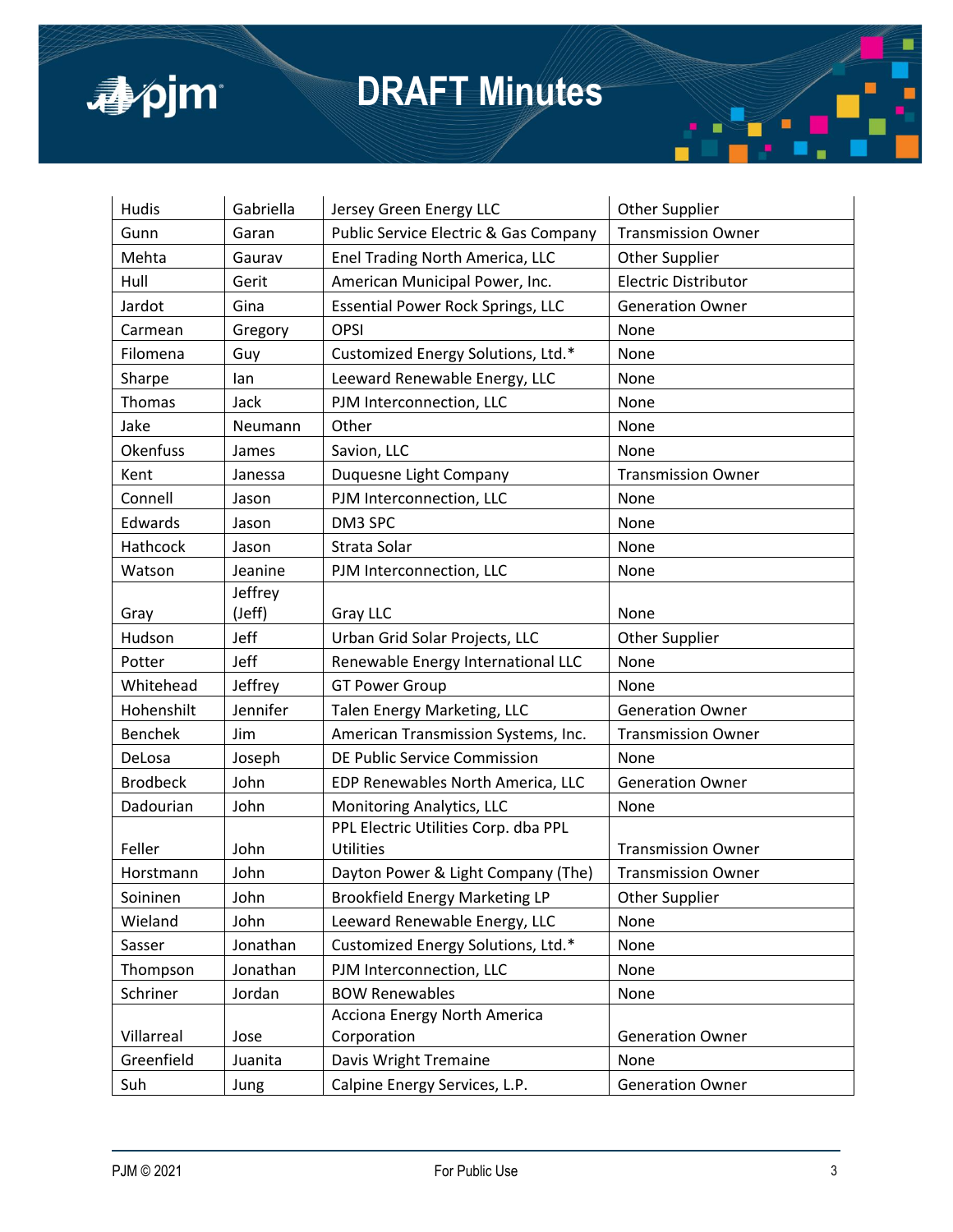

|                |                    | Acciona Energy North America          |                           |
|----------------|--------------------|---------------------------------------|---------------------------|
| Kaan           | Tuna               | Corporation                           | None                      |
| <b>Burnham</b> | Kat                | Advanced Energy Economy (AEE)         | None                      |
| Esber          | Ken                | None                                  | None                      |
|                | Kenneth            |                                       |                           |
| Foladare       | (Ken)              | Geenex Solar LLC                      | <b>Other Supplier</b>     |
| Schuyler       | Ken                | PJM Interconnection, LLC              | None                      |
|                |                    | <b>Dominion Energy Generation</b>     |                           |
| Fields         | Kevin              | Marketing, Inc.                       | <b>Generation Owner</b>   |
| Clifford       | Kyle               | PECO Energy Company                   | <b>Transmission Owner</b> |
| Copeland       | Kyle               | PJM Interconnection, LLC              | None                      |
| Lyakhovich     | Leonid             | Public Service Electric & Gas Company | <b>Transmission Owner</b> |
| Williams       | Lesley             | Geenex Solar LLC                      | Other Supplier            |
|                |                    | MISO (Midcontinent Independent        |                           |
| Qi             | Liang              | System Operator)                      | None                      |
| Krizenoskas    | Lisa               | PJM Interconnection, LLC              | None                      |
| Szot           | Lisa               | Szot Energy Services, LLC             | None                      |
| Delaney        | Liz                | Borrego Solar Systems                 | None                      |
| D'Alessandris  | Lou                | <b>FirstEnergy Corporation</b>        | <b>Transmission Owner</b> |
| Gasper         | Lou                | <b>Mill Creek Renewables</b>          | None                      |
|                | Lynn Marie         | Customized Energy Solutions, Ltd.*    | None                      |
| Horning        |                    |                                       |                           |
|                |                    | Public Utilities Commission of Ohio   |                           |
| Christopher    | Mahila             | (The)                                 | None                      |
| Jayachandran   | Marilyn            | PJM Interconnection, LLC              | None                      |
| Sims           | Mark               | PJM Interconnection, LLC              | None                      |
| Bernstein      | Matthew            | PJM Interconnection, LLC              | None                      |
| Crosby         | Matthew            | Cypress Creek Renewables, LLC         | <b>Generation Owner</b>   |
| Wharton        | Matthew            | Guidehouse, Inc.                      | None                      |
| Potter         | Max                | Renewable Energy International LLC    | None                      |
| McArdle        | <b>Brian</b>       | NextEra Energy Power Marketing, LLC   | <b>Other Supplier</b>     |
| Hibshman       | Michael            | <b>Hexagon Energy</b>                 | None                      |
| McNeley        | Michael            | <b>Dynamic Energy</b>                 | None                      |
| Greening       | Michele            | PJM Interconnection, LLC              | None                      |
|                | Mike               |                                       |                           |
| Volpe          |                    | Open Road Renewables, LLC             | None                      |
| Han            | Minnie<br>Nicholas | Enel Trading North America, LLC       | Other Supplier            |
| Ford           | (Nick)             | <b>Hexagon Energy</b>                 | None                      |
|                | Nicholas           | PPL Electric Utilities Corp. dba PPL  |                           |
| Pratt          | (Nick)             | <b>Utilities</b>                      | <b>Transmission Owner</b> |

г

п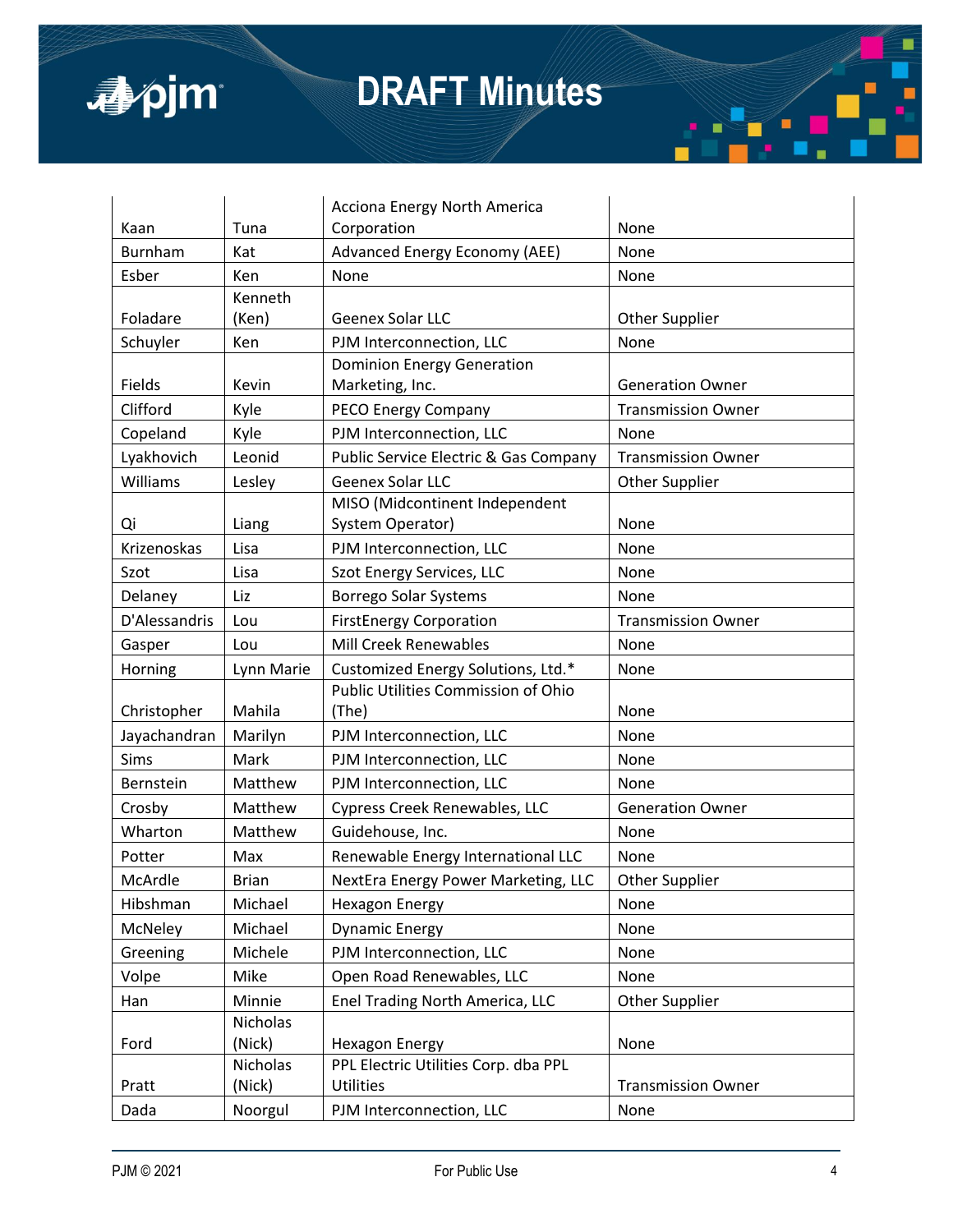

| Caven          | Onyinye      | PJM Interconnection, LLC                         | None                      |
|----------------|--------------|--------------------------------------------------|---------------------------|
| Sotkiewicz     | Paul         | <b>E-Cubed Policy Associates</b>                 | None                      |
| <b>Bruno</b>   | Peter        | Cypress Creek Renewables, LLC                    | <b>Generation Owner</b>   |
| <b>Nedwick</b> | Peter        | Virginia Electric & Power Company                | <b>Transmission Owner</b> |
| O'Brien        | Peter        | None                                             | None                      |
|                |              | <b>Dominion Energy Generation</b>                |                           |
| <b>Hicks</b>   | Rebecca      | Marketing, Inc.                                  | <b>Generation Owner</b>   |
| Fink           | Regan        | Pine Gate Mid-Atlantic, LLC                      | <b>Other Supplier</b>     |
| Gilani         | Rehan        | ConEdison Energy, Inc.                           | Other Supplier            |
| Shestani       | Remo         | Tangible Inc                                     | None                      |
|                |              | PPL Electric Utilities Corp. dba PPL             |                           |
| Noel Jeune     | Reynaldo     | <b>Utilities</b>                                 | <b>Transmission Owner</b> |
| Seide          | Richard      | Apex Clean Energy                                | None                      |
| Stupar         | Rob          | Invenergy, LLC                                   | <b>Generation Owner</b>   |
|                |              | Exelon Business Services Company,                |                           |
| Taylor         | Robert       | LLC                                              | <b>Transmission Owner</b> |
|                | Ronald       |                                                  |                           |
| Carrier        | (Ron)        | <b>Big Lake Consulting</b>                       | None                      |
| Slagel         | Ronald       | Other                                            | None                      |
| Sweeney        | Rory         | <b>GT Power Group</b>                            | None                      |
| Lines          | Sam          | Able Grid                                        | None                      |
| Chang          | Sean         | Shell Energy North America (US), L.P.            | <b>Other Supplier</b>     |
| Edor           | Sel          | <b>Bai Group LLC</b>                             | None                      |
| Weigel         | Shannon      | <b>Edison Energy</b>                             | None                      |
|                |              | Exelon Business Services Company,                |                           |
| Midgley        | Sharon       | LLC                                              | <b>Transmission Owner</b> |
| Murphy         | Shaun        | PJM Interconnection, LLC                         | None                      |
| Toppo          | Shilpa       | 174 Power Global                                 | None                      |
| Lichtin        | Steven       | Go Electric Inc.                                 | None                      |
|                |              | PPL Electric Utilities Corp. dba PPL             |                           |
| Nadel          | Steven       | <b>Utilities</b>                                 | <b>Transmission Owner</b> |
| Rahman         | Subomi       | <b>Public Service Electric &amp; Gas Company</b> | <b>Transmission Owner</b> |
| McGill         | Susan        | PJM Interconnection, LLC                         | None                      |
| Herel          | Suzanne      | PJM Interconnection, LLC                         | None                      |
| Swagata        | Sengupta     | <b>Public Service Electric &amp; Gas Company</b> | <b>Transmission Owner</b> |
|                |              | AEP Appalachian Transmission                     |                           |
| Laios          | <b>Takis</b> | Company, Inc.                                    | <b>Transmission Owner</b> |
|                |              | MISO (Midcontinent Independent                   |                           |
| Roach          | Temujin      | System Operator)                                 | None                      |
|                | Thomas       |                                                  |                           |
| Hoatson        | (Tom)        | Riverside Generating, LLC                        | <b>Generation Owner</b>   |

Г

٠